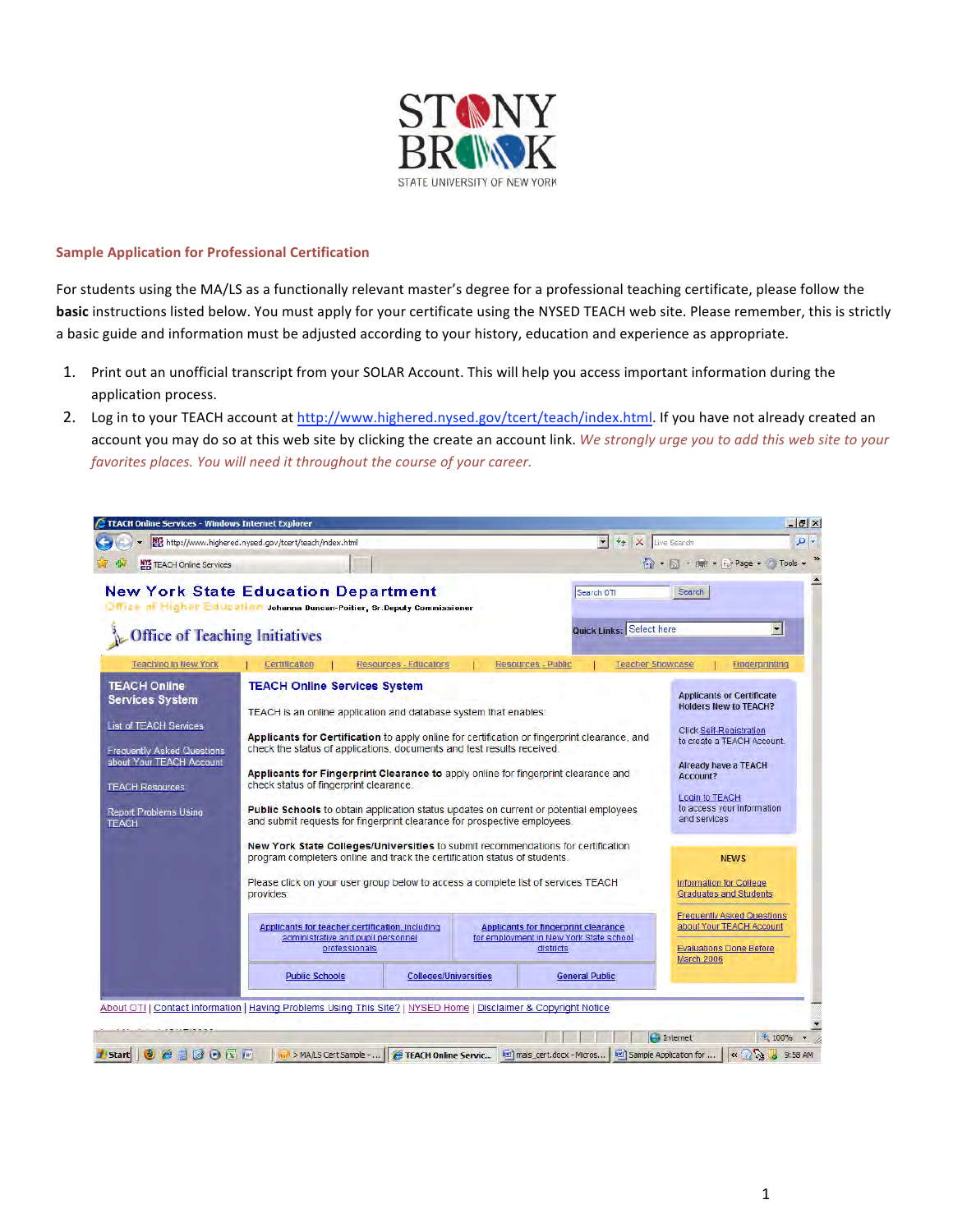3. After you have logged in, you must select the TEACH online services button. This will take you to the TEACH Home page.

| A NYSDS User Management Site - Windows Internet Explorer                                                    |                                                                                             |                                                                                                                                                    |
|-------------------------------------------------------------------------------------------------------------|---------------------------------------------------------------------------------------------|----------------------------------------------------------------------------------------------------------------------------------------------------|
| https://ws04.nyenet.state.ny.us/bin/MyNy                                                                    |                                                                                             | V 4 X Live Search                                                                                                                                  |
| <b>SINYSDS User Management Site</b>                                                                         |                                                                                             | $\overrightarrow{m}$ + $\overrightarrow{m}$ + $\overrightarrow{m}$ + $\overrightarrow{m}$ Page + $\overrightarrow{m}$ Tools + $\overrightarrow{m}$ |
| <b>NEW YORK STATE</b>                                                                                       |                                                                                             |                                                                                                                                                    |
| <b>Directory Services</b>                                                                                   |                                                                                             |                                                                                                                                                    |
|                                                                                                             | <b>Welcome to the NYSDS Kaiser</b><br>You previously logged in Mon Jan 26 13:20:25 EST 2009 |                                                                                                                                                    |
| <b>Your Account Information</b>                                                                             |                                                                                             |                                                                                                                                                    |
| <b>First Name</b>                                                                                           | <b>Last Name</b>                                                                            |                                                                                                                                                    |
| Kaiser                                                                                                      | Sose                                                                                        |                                                                                                                                                    |
| E-mail address                                                                                              | <b>Telephone number</b>                                                                     | <b>Fax number</b>                                                                                                                                  |
| kaiser_sose123@yahoo.com                                                                                    | 914-123-4567                                                                                |                                                                                                                                                    |
| <b>Street</b>                                                                                               | City, State Postal Code                                                                     | Country                                                                                                                                            |
| 123 Main St                                                                                                 | Hollywood, NY 11777                                                                         | us.                                                                                                                                                |
| You have access to the following applications<br><b>TEACH Online Services</b><br><b>Account Maintenance</b> |                                                                                             |                                                                                                                                                    |
| <b>Update My Account</b>                                                                                    | <b>Change My Password</b>                                                                   | <b>Logoff the NYeNet</b>                                                                                                                           |
|                                                                                                             |                                                                                             | Powered By                                                                                                                                         |
|                                                                                                             |                                                                                             | <b>Directory Services</b>                                                                                                                          |

4. Select Apply for a certificate under the Online Application menu. It is highlighted in yellow in the picture below.

|                                                                         | s TEACH Home - Willdows Internet Explorer<br>e https://eservices.nysed.gov/teach/teachext/teach.jsp | se o<br>- ام<br>$-14$<br>$+$<br>Ι×<br>Live Search |
|-------------------------------------------------------------------------|-----------------------------------------------------------------------------------------------------|---------------------------------------------------|
|                                                                         |                                                                                                     |                                                   |
| TEACH Home                                                              |                                                                                                     | ← 同 → 曲 → 段 Page → ● Tools →                      |
| I NEW YORK STATE EDUCATION DEPARTMENT<br>Office of Teaching Initiatives | <b>TEACH Home  Search Certification Requirements   Logout</b>                                       |                                                   |
|                                                                         | <b>TEACH Home</b>                                                                                   |                                                   |
| Inspire                                                                 | Profile Links                                                                                       |                                                   |
|                                                                         | Verify/Update Profile                                                                               |                                                   |
| Motivate                                                                | Fingerprinting Links                                                                                |                                                   |
|                                                                         | Submit Application for Fingerprint Clearance                                                        |                                                   |
| Shape                                                                   | <b>Inquiry Links</b>                                                                                |                                                   |
|                                                                         | <b>Account Information</b>                                                                          |                                                   |
|                                                                         | <b>Dolline Application</b>                                                                          |                                                   |
| Influence                                                               | Apply for Certificate                                                                               |                                                   |
| <b>TEACH</b>                                                            | Apply for a Duplicate Certificate                                                                   |                                                   |
|                                                                         | Apply for a Time Extension                                                                          |                                                   |
|                                                                         | Professional Development                                                                            |                                                   |
|                                                                         | Maintain Your Professional Development Record                                                       |                                                   |
|                                                                         | Retiree Links                                                                                       |                                                   |
|                                                                         | Apply for a Retirement Waiver                                                                       |                                                   |
|                                                                         | Office of Higher Education   New York State Education Department   Disclaimer & Copyright Notice    |                                                   |
|                                                                         |                                                                                                     |                                                   |
|                                                                         |                                                                                                     |                                                   |
| https://eservices.nysed.gov/teach/teachext/OnlineCertInstructions.do    |                                                                                                     | $\bigoplus$ Internet<br>4 100%                    |

5. Once directed to the new web page, read it and select Next.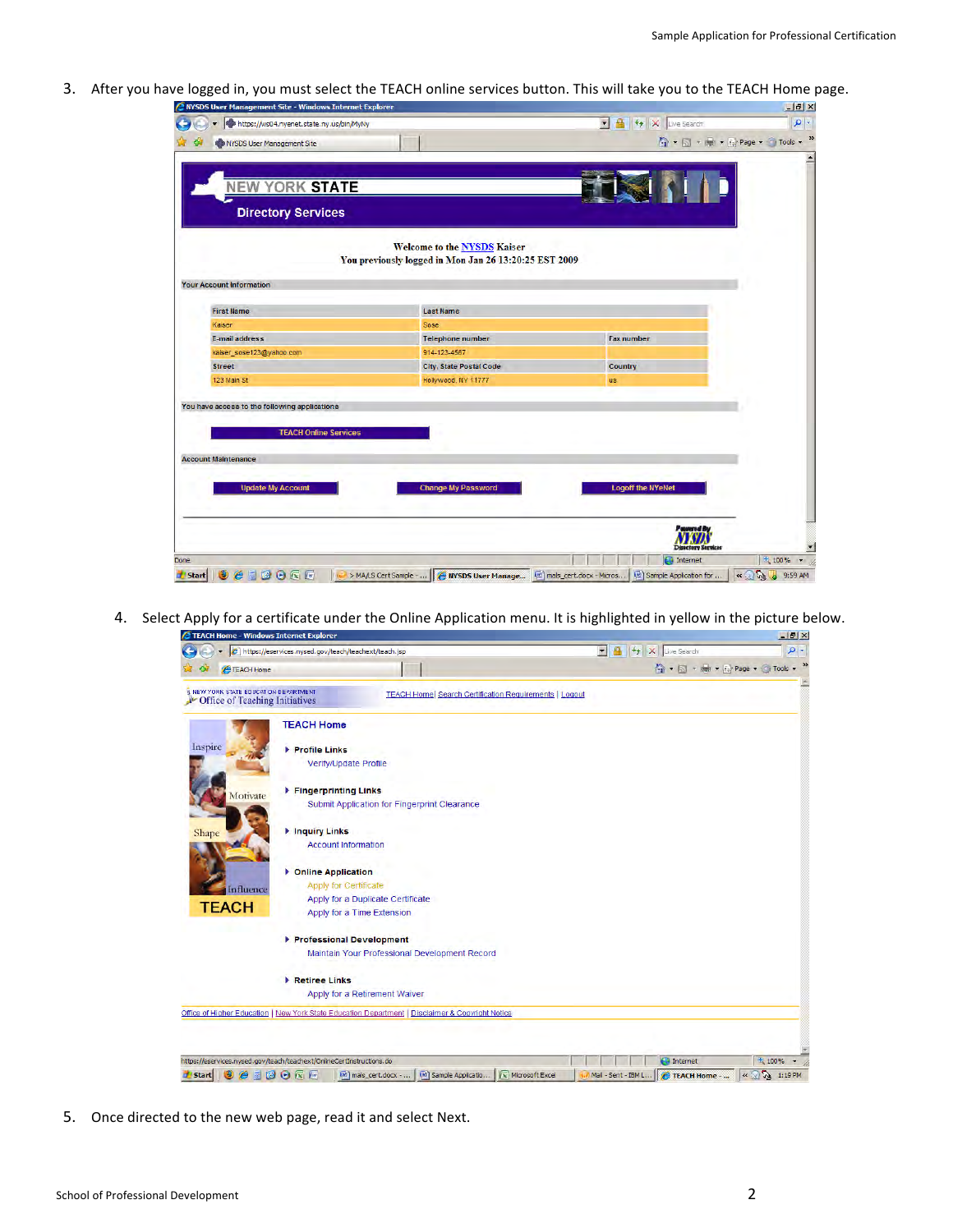- 6. You are now at the Verify/Update Profile Page. You should see your contact information as well as your education and employment history. If you do not see your Education and Employment History, you must add it now by clicking the Edit History button on the bottom right. Education History is where you will add information pertaining to your MA/LS degree.
- 7. Please select: 'All other Programs and Coursework for your MA/LS Degree'. You will then continue to enter:
	- a. Country
	where
	your
	degree
	was
	earned‐
	United
	States
	of
	America
	- b. State
	where
	your
	degree
	was
	earned‐
	New
	York
	- c. Institution
	must
	be
	entered
	as
	SUNY
	Stony
	Brook
	- d. Degree:
	Masters
	Degree
	- e. Major:
	Liberal
	Arts
	(Liberal
	Studies)
	- f. Your
	graduation
	date:
	Can
	be
	found
	on
	your
	unofficial
	transcript
	- g. Attended
	from:
	Please
	enter
	the
	date
	you
	started
	the
	program.
	It
	can
	be
	found
	on
	your
	unofficial
	transcript.)
	- h. Attended to: Please enter the date you finished the program. This may match your graduation date and can be found
	on
	your
	unofficial
	transcript.)
	- i. Enter the number of credits you have completed as part of your MA/LS degree.
	- j. Click the Add button on the bottom right. (It is not visible on the diagram below.)

| C Enter/Edit Education Information - Windows Internet Explo                                                                                                                                                                                                                                                                                                                                                                                                                                                     |                                                            |                                                                                                                | $ B$ $\times$ |
|-----------------------------------------------------------------------------------------------------------------------------------------------------------------------------------------------------------------------------------------------------------------------------------------------------------------------------------------------------------------------------------------------------------------------------------------------------------------------------------------------------------------|------------------------------------------------------------|----------------------------------------------------------------------------------------------------------------|---------------|
| e https://eservices.nysed.gov/teach/teachext/refreshCpUpdApplicantEduProfile.do                                                                                                                                                                                                                                                                                                                                                                                                                                 |                                                            | $\left \frac{\mathbf{u}}{\mathbf{u}}\right $ $\left \frac{\mathbf{u}}{\mathbf{v}}\right $ $\times$ Live Search | - م           |
| Enter/Edit Education Information                                                                                                                                                                                                                                                                                                                                                                                                                                                                                |                                                            | ● → 同 → 陽 → 2 Page → 1 Tools →                                                                                 |               |
| <b>Enter/Edit Education Information</b>                                                                                                                                                                                                                                                                                                                                                                                                                                                                         |                                                            |                                                                                                                |               |
|                                                                                                                                                                                                                                                                                                                                                                                                                                                                                                                 |                                                            |                                                                                                                |               |
| Enter information about your academic history. The information you provide is subject to verification.                                                                                                                                                                                                                                                                                                                                                                                                          |                                                            |                                                                                                                |               |
| C Approved New York Teacher Certification Programs: Select this radio button if you completed a program at a New York State institution of higher education that leads to a<br>recommendation for a teaching certificate. Contact the certification office at your college/university for a Student Application Information Sheet containing the necessary<br>information regarding award title (degree awarded), program code and title, and major field of study to complete this portion of the application. |                                                            |                                                                                                                |               |
| C All Other Programs and Coursework                                                                                                                                                                                                                                                                                                                                                                                                                                                                             |                                                            |                                                                                                                |               |
|                                                                                                                                                                                                                                                                                                                                                                                                                                                                                                                 |                                                            |                                                                                                                |               |
| *Country:                                                                                                                                                                                                                                                                                                                                                                                                                                                                                                       | UNITED STATES OF AMERICA                                   | $\blacksquare$                                                                                                 |               |
| *State/Province:                                                                                                                                                                                                                                                                                                                                                                                                                                                                                                | <b>NEW YORK</b>                                            |                                                                                                                |               |
| (If non US/Canada):                                                                                                                                                                                                                                                                                                                                                                                                                                                                                             |                                                            |                                                                                                                |               |
| *Institution:                                                                                                                                                                                                                                                                                                                                                                                                                                                                                                   | <b>SUNY STONY BROOK</b>                                    |                                                                                                                |               |
| (If other, Enter The College or University and Attended):                                                                                                                                                                                                                                                                                                                                                                                                                                                       |                                                            |                                                                                                                |               |
|                                                                                                                                                                                                                                                                                                                                                                                                                                                                                                                 |                                                            |                                                                                                                |               |
| *Degree                                                                                                                                                                                                                                                                                                                                                                                                                                                                                                         | $\blacktriangledown$<br><b>Masters Degree</b>              |                                                                                                                |               |
| *Major:                                                                                                                                                                                                                                                                                                                                                                                                                                                                                                         | Liberal Arts (Liberal Studies)<br>$\overline{\phantom{a}}$ |                                                                                                                |               |
| If other, Enter the Major:                                                                                                                                                                                                                                                                                                                                                                                                                                                                                      |                                                            |                                                                                                                |               |
| Date Degree Received:                                                                                                                                                                                                                                                                                                                                                                                                                                                                                           | 12/31/2008<br>$\Box$ (mm/dd/yyyy)                          |                                                                                                                |               |
| *Attended From:                                                                                                                                                                                                                                                                                                                                                                                                                                                                                                 | E<br>01/01/2005                                            | (mm/dd/yyyy) If you do not know the exact dates of attendance, please enter the first day of the month.        |               |
| *Attended To:                                                                                                                                                                                                                                                                                                                                                                                                                                                                                                   |                                                            | (mm/dd/yyyy) If you do not know the exact dates of attendance, please enter the                                |               |
|                                                                                                                                                                                                                                                                                                                                                                                                                                                                                                                 | Tu<br>12/31/2008<br>first day of the month.                |                                                                                                                |               |
| Number of Credits:                                                                                                                                                                                                                                                                                                                                                                                                                                                                                              | 33                                                         |                                                                                                                |               |
|                                                                                                                                                                                                                                                                                                                                                                                                                                                                                                                 |                                                            | $\bigoplus$ Internet                                                                                           | + 100%        |
| <b>ADOGE</b><br>G<br>lim mals cert.docx -<br><b>Start</b>                                                                                                                                                                                                                                                                                                                                                                                                                                                       | [w] Sample Applicatio<br><b>K</b> Microsoft Excel          | Mail - Sent - IBM L<br>Enter/Edit Educati                                                                      |               |

8. You will see your education History added to the listing on the bottom left of the page. If you need to make any changes, you may
do
so
by
clicking
edit.
Otherwise,
click
'Done'.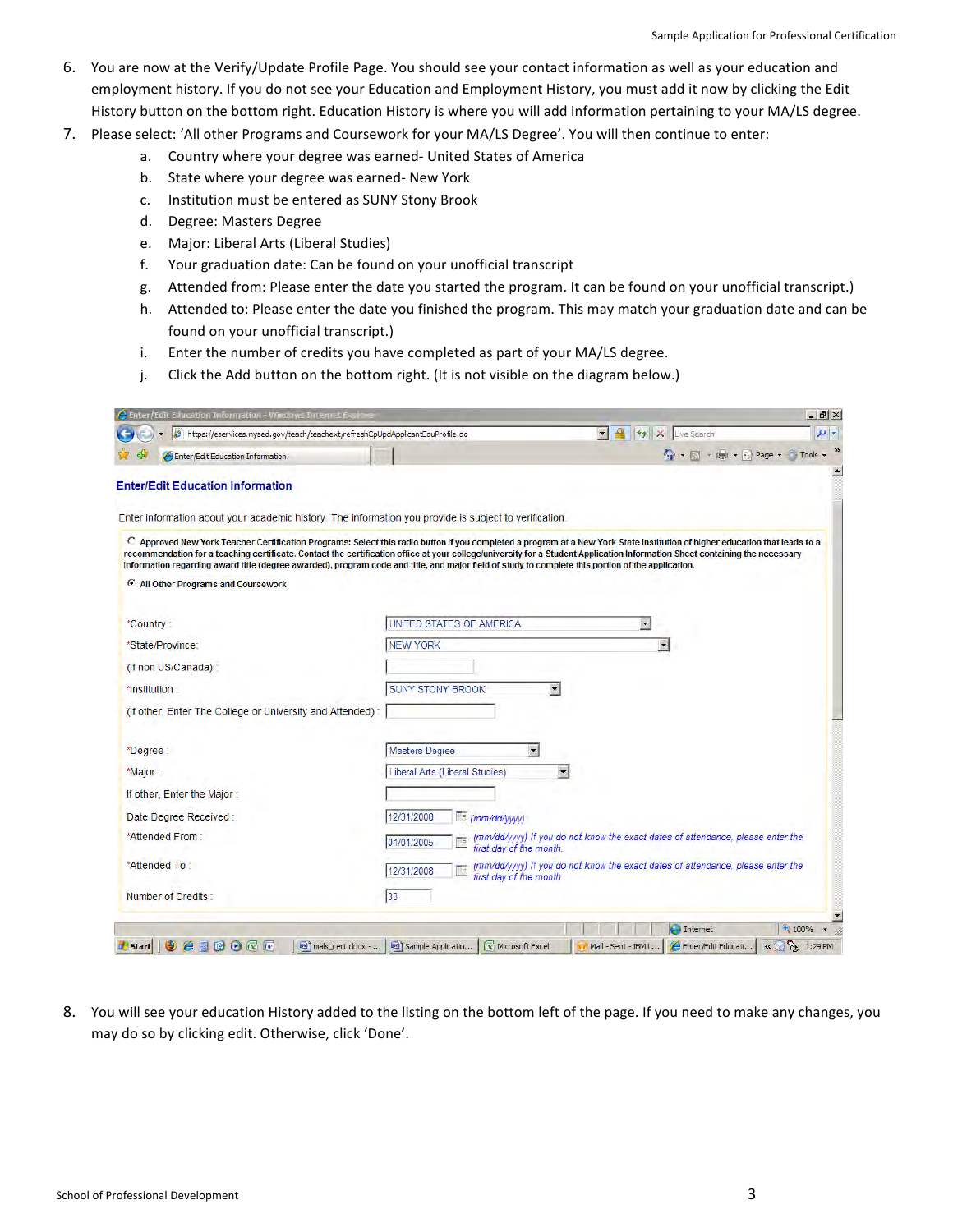9. You will now be at the Verify Profile page. Scroll down until you see the 'Employment Information' button just below your education history. If your career/employment history is correct, click next and jump to step 10. If your employment history is incorrect or not updated, please edit your employment history accordingly prior to clicking 'Next' and going forward. (Please see
below.)

| <b>2</b> Enter/Edit Employment Information - Windows Internet Explorer |                                                                                                                                    |                                                                                                                                                              | $-17 \times$ |
|------------------------------------------------------------------------|------------------------------------------------------------------------------------------------------------------------------------|--------------------------------------------------------------------------------------------------------------------------------------------------------------|--------------|
|                                                                        | e https://eservices.nysed.gov/teach/teachext/CpVerifyUpdApplicantProfile.do                                                        | $\vert \mathbf{r} \vert$<br>鲁<br>$+$<br>×<br>Live Search                                                                                                     | $\rho$ .     |
| Enter/Edit Employment Information                                      |                                                                                                                                    | ● ■ → ■ → By Page → ● Tools →                                                                                                                                |              |
| <b>Enter/Edit Employment Information</b>                               | personnel services, administrative/supervisory), regardless of whether it corresponds to a certificate for which you are applying. | Enter information about your paid professional work experience in public or nonpublic school system. List all experience (pre K-12 classroom teaching, pupil |              |
| <b>Enter Paid Professional Work Experience</b>                         |                                                                                                                                    |                                                                                                                                                              |              |
| *Name of School:                                                       |                                                                                                                                    |                                                                                                                                                              |              |
| *School Location (e.g., City & State):                                 |                                                                                                                                    |                                                                                                                                                              |              |
| *Dates of Employment:                                                  |                                                                                                                                    |                                                                                                                                                              |              |
| From:                                                                  | (mm/dd/yyyy)                                                                                                                       |                                                                                                                                                              |              |
| To:                                                                    | mm/dd/yyyy)                                                                                                                        |                                                                                                                                                              |              |
| *Employment Type:                                                      | C Full Time (80 percent or greater)                                                                                                |                                                                                                                                                              |              |
|                                                                        | C Part Time (Less than 80 percent)                                                                                                 |                                                                                                                                                              |              |
|                                                                        | If part-time, how many hours per week? :                                                                                           |                                                                                                                                                              |              |
| *School Type:                                                          | C Private                                                                                                                          |                                                                                                                                                              |              |
|                                                                        | C Public                                                                                                                           |                                                                                                                                                              |              |
|                                                                        | *Describe subject, grades, or areas taught, or supervisory/administrative or pupil personnel services positions:                   |                                                                                                                                                              |              |
|                                                                        |                                                                                                                                    |                                                                                                                                                              |              |
|                                                                        |                                                                                                                                    |                                                                                                                                                              |              |
| Add                                                                    | Click Add to add employment information to your profile                                                                            |                                                                                                                                                              |              |
|                                                                        |                                                                                                                                    |                                                                                                                                                              |              |
| Required fields are marked with an asterisk (*)                        |                                                                                                                                    |                                                                                                                                                              |              |
|                                                                        |                                                                                                                                    |                                                                                                                                                              | Done         |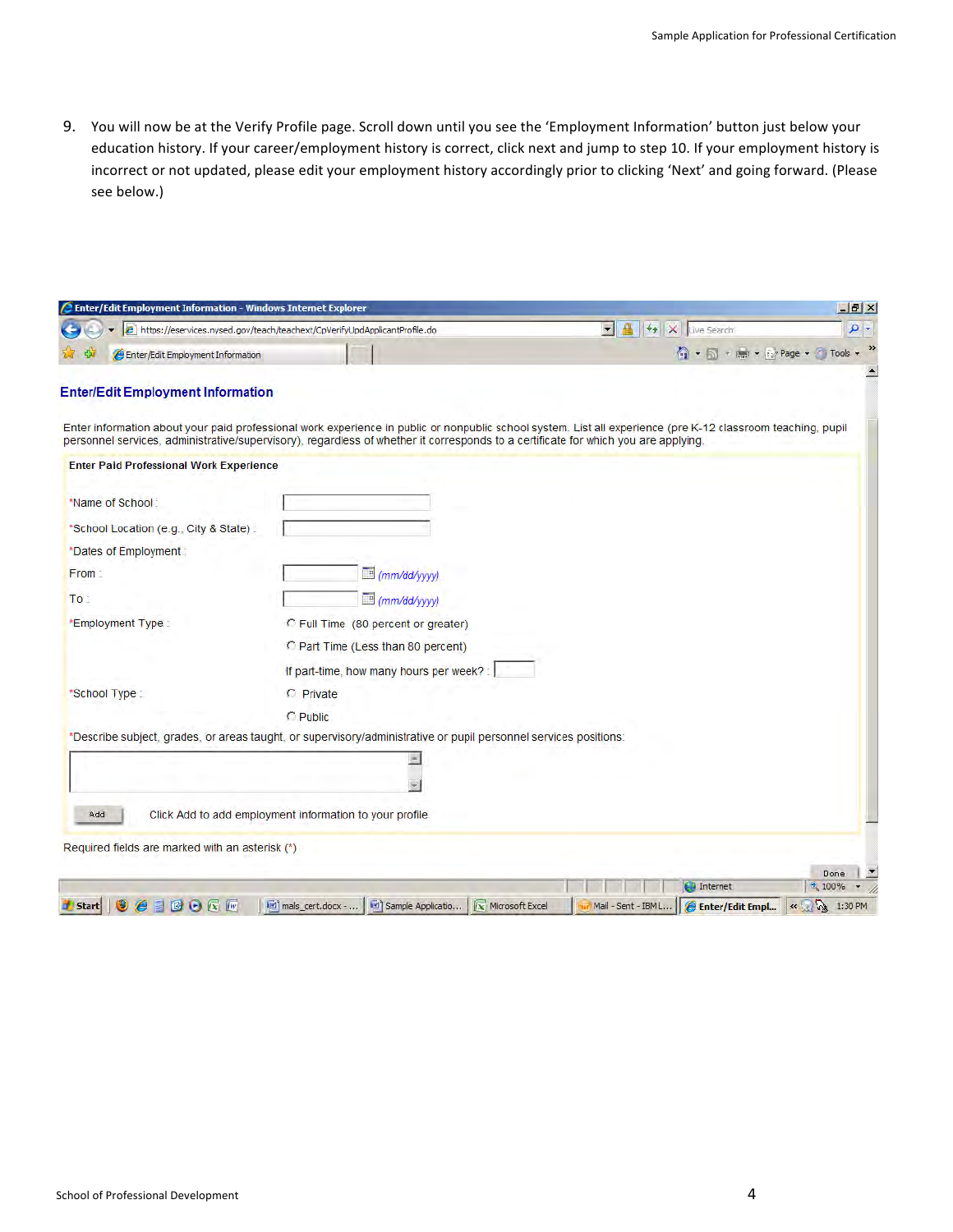10. Please choose the certificate you are applying for by selecting the appropriate choices from the menu: Area: Please classify your area of education Subject Area: **Your Major Content (Biology, Spanish, English, Childhood Education, etc.)**  Grade Level: **Grade Level you are authorized to teach**  Select Title**: Select the appropriate title** Select Certificate Type: **You may select Professional Certificate if you hold an Initial Certificate.** 

**Only if you have a Provisional Certificate, may you select Permanent Certificate.** *If you are unsure what certificate you have, go back to the TEACH Home Page and select Inquiry. It will display all information pertaining to your license.* 

## **When finished entering this information click Add.**

*The illustration below is an example of a particular student's application. It is for example only. Please make sure all of your information is tailored to your specific program.* 

| B + X Live Search<br>e https://eservices.nysed.gov/teach/teachext/EvalPathDet.do<br>☆ + 同 + m + iz Page + 1 Tools +<br>Select Certificate(s)<br>Step 1 - Verify /<br><b>Step 2 - Select Certificate(s)</b><br><b>Update Profile</b><br>Step 2 - Select<br><b>Personal Information</b><br>Certificate(s)<br>Step 3 - Sign<br><b>KAISER SOSE</b><br>SSN:<br>098-76-5432<br>Name:<br>Affidavit<br>Date of Birth:<br>01/01/1970<br>Gender:<br><b>Male</b><br>Step 4 - Confirm<br>Each certificate is treated as a separate application, with specific requirements associated with each certificate based on the evaluation<br>and Sign<br>pathway through which you apply. Fees are assessed for each certificate requested and may differ depending on the type and pathway<br>Application<br>chosen.<br>Step 5 - Make<br>Once you click the Add button, you will be asked a series of questions to help determine the appropriate evaluation pathway through which<br>Payment<br>you should apply. After you have responded, TEACH may be able to determine the best pathway for your application. If a pathway cannot be<br>determined, you will be taken to a page to choose from the remaining available pathways under which you would like to be evaluated.<br>After you are directed back to this page you may repeat the process to select and apply for additional certificates.<br><b>New Certificates and Applications</b><br><b>Select your Certificate Title</b><br><b>Classroom Teacher</b><br>$\vert \mathbf{r} \vert$<br>Select your Area of Interest<br>$\blacksquare$<br>Select your Subject Area:<br>Biology<br>Adolescent - Grades 7-12<br>$\vert \cdot \vert$<br>Select the Grade Level:<br>$\blacksquare$<br>Biology 7-12<br>Select the Title<br><b>Select your Certificate Type</b><br><b>Professional Certificate</b><br>$\blacksquare$<br>Select the Type of Certificate:<br>Add<br>Please make your selections and then click the "Add" button | Select Certificate(s) · Windows Internet Explores |  | $ B$ $\times$ |
|------------------------------------------------------------------------------------------------------------------------------------------------------------------------------------------------------------------------------------------------------------------------------------------------------------------------------------------------------------------------------------------------------------------------------------------------------------------------------------------------------------------------------------------------------------------------------------------------------------------------------------------------------------------------------------------------------------------------------------------------------------------------------------------------------------------------------------------------------------------------------------------------------------------------------------------------------------------------------------------------------------------------------------------------------------------------------------------------------------------------------------------------------------------------------------------------------------------------------------------------------------------------------------------------------------------------------------------------------------------------------------------------------------------------------------------------------------------------------------------------------------------------------------------------------------------------------------------------------------------------------------------------------------------------------------------------------------------------------------------------------------------------------------------------------------------------------------------------------------------------------------------------------------------------------------------------------------------------|---------------------------------------------------|--|---------------|
|                                                                                                                                                                                                                                                                                                                                                                                                                                                                                                                                                                                                                                                                                                                                                                                                                                                                                                                                                                                                                                                                                                                                                                                                                                                                                                                                                                                                                                                                                                                                                                                                                                                                                                                                                                                                                                                                                                                                                                        |                                                   |  | - م           |
|                                                                                                                                                                                                                                                                                                                                                                                                                                                                                                                                                                                                                                                                                                                                                                                                                                                                                                                                                                                                                                                                                                                                                                                                                                                                                                                                                                                                                                                                                                                                                                                                                                                                                                                                                                                                                                                                                                                                                                        |                                                   |  |               |
|                                                                                                                                                                                                                                                                                                                                                                                                                                                                                                                                                                                                                                                                                                                                                                                                                                                                                                                                                                                                                                                                                                                                                                                                                                                                                                                                                                                                                                                                                                                                                                                                                                                                                                                                                                                                                                                                                                                                                                        |                                                   |  |               |
|                                                                                                                                                                                                                                                                                                                                                                                                                                                                                                                                                                                                                                                                                                                                                                                                                                                                                                                                                                                                                                                                                                                                                                                                                                                                                                                                                                                                                                                                                                                                                                                                                                                                                                                                                                                                                                                                                                                                                                        |                                                   |  |               |
|                                                                                                                                                                                                                                                                                                                                                                                                                                                                                                                                                                                                                                                                                                                                                                                                                                                                                                                                                                                                                                                                                                                                                                                                                                                                                                                                                                                                                                                                                                                                                                                                                                                                                                                                                                                                                                                                                                                                                                        |                                                   |  |               |
|                                                                                                                                                                                                                                                                                                                                                                                                                                                                                                                                                                                                                                                                                                                                                                                                                                                                                                                                                                                                                                                                                                                                                                                                                                                                                                                                                                                                                                                                                                                                                                                                                                                                                                                                                                                                                                                                                                                                                                        |                                                   |  |               |
|                                                                                                                                                                                                                                                                                                                                                                                                                                                                                                                                                                                                                                                                                                                                                                                                                                                                                                                                                                                                                                                                                                                                                                                                                                                                                                                                                                                                                                                                                                                                                                                                                                                                                                                                                                                                                                                                                                                                                                        |                                                   |  |               |
|                                                                                                                                                                                                                                                                                                                                                                                                                                                                                                                                                                                                                                                                                                                                                                                                                                                                                                                                                                                                                                                                                                                                                                                                                                                                                                                                                                                                                                                                                                                                                                                                                                                                                                                                                                                                                                                                                                                                                                        |                                                   |  |               |
|                                                                                                                                                                                                                                                                                                                                                                                                                                                                                                                                                                                                                                                                                                                                                                                                                                                                                                                                                                                                                                                                                                                                                                                                                                                                                                                                                                                                                                                                                                                                                                                                                                                                                                                                                                                                                                                                                                                                                                        |                                                   |  |               |
|                                                                                                                                                                                                                                                                                                                                                                                                                                                                                                                                                                                                                                                                                                                                                                                                                                                                                                                                                                                                                                                                                                                                                                                                                                                                                                                                                                                                                                                                                                                                                                                                                                                                                                                                                                                                                                                                                                                                                                        |                                                   |  |               |
|                                                                                                                                                                                                                                                                                                                                                                                                                                                                                                                                                                                                                                                                                                                                                                                                                                                                                                                                                                                                                                                                                                                                                                                                                                                                                                                                                                                                                                                                                                                                                                                                                                                                                                                                                                                                                                                                                                                                                                        |                                                   |  |               |
|                                                                                                                                                                                                                                                                                                                                                                                                                                                                                                                                                                                                                                                                                                                                                                                                                                                                                                                                                                                                                                                                                                                                                                                                                                                                                                                                                                                                                                                                                                                                                                                                                                                                                                                                                                                                                                                                                                                                                                        |                                                   |  |               |
|                                                                                                                                                                                                                                                                                                                                                                                                                                                                                                                                                                                                                                                                                                                                                                                                                                                                                                                                                                                                                                                                                                                                                                                                                                                                                                                                                                                                                                                                                                                                                                                                                                                                                                                                                                                                                                                                                                                                                                        |                                                   |  |               |
|                                                                                                                                                                                                                                                                                                                                                                                                                                                                                                                                                                                                                                                                                                                                                                                                                                                                                                                                                                                                                                                                                                                                                                                                                                                                                                                                                                                                                                                                                                                                                                                                                                                                                                                                                                                                                                                                                                                                                                        |                                                   |  |               |
|                                                                                                                                                                                                                                                                                                                                                                                                                                                                                                                                                                                                                                                                                                                                                                                                                                                                                                                                                                                                                                                                                                                                                                                                                                                                                                                                                                                                                                                                                                                                                                                                                                                                                                                                                                                                                                                                                                                                                                        |                                                   |  |               |
|                                                                                                                                                                                                                                                                                                                                                                                                                                                                                                                                                                                                                                                                                                                                                                                                                                                                                                                                                                                                                                                                                                                                                                                                                                                                                                                                                                                                                                                                                                                                                                                                                                                                                                                                                                                                                                                                                                                                                                        |                                                   |  |               |
|                                                                                                                                                                                                                                                                                                                                                                                                                                                                                                                                                                                                                                                                                                                                                                                                                                                                                                                                                                                                                                                                                                                                                                                                                                                                                                                                                                                                                                                                                                                                                                                                                                                                                                                                                                                                                                                                                                                                                                        |                                                   |  |               |
|                                                                                                                                                                                                                                                                                                                                                                                                                                                                                                                                                                                                                                                                                                                                                                                                                                                                                                                                                                                                                                                                                                                                                                                                                                                                                                                                                                                                                                                                                                                                                                                                                                                                                                                                                                                                                                                                                                                                                                        |                                                   |  |               |
|                                                                                                                                                                                                                                                                                                                                                                                                                                                                                                                                                                                                                                                                                                                                                                                                                                                                                                                                                                                                                                                                                                                                                                                                                                                                                                                                                                                                                                                                                                                                                                                                                                                                                                                                                                                                                                                                                                                                                                        |                                                   |  |               |
| <b>ED</b> Internet<br>土 100%                                                                                                                                                                                                                                                                                                                                                                                                                                                                                                                                                                                                                                                                                                                                                                                                                                                                                                                                                                                                                                                                                                                                                                                                                                                                                                                                                                                                                                                                                                                                                                                                                                                                                                                                                                                                                                                                                                                                           |                                                   |  |               |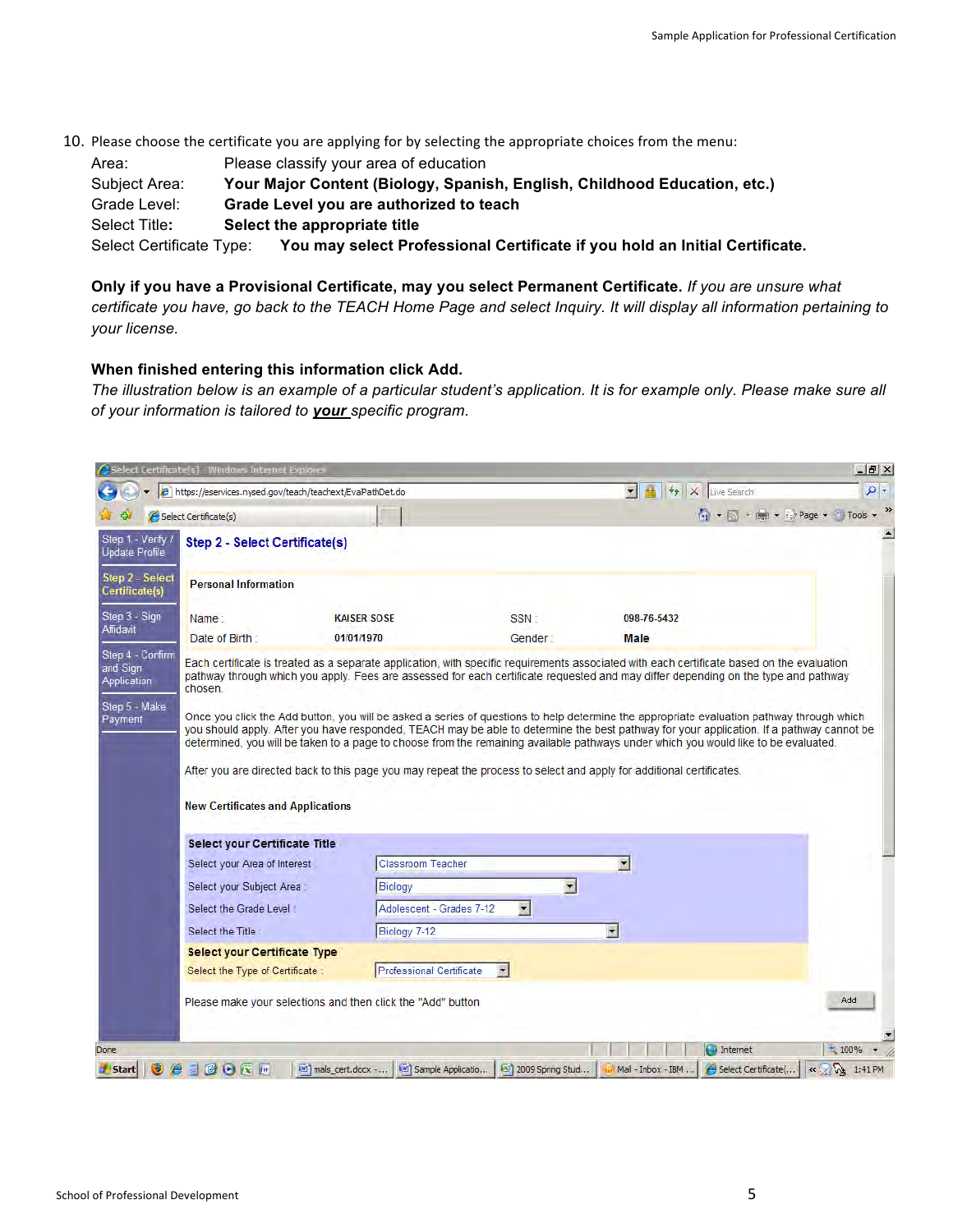11. After you click Add, you will be sent to a new web page. This page will ask if you are in an Approved Teacher Education Program and it will ask you for a program code. The MA/LS will allow a candidate to receive his/her professional or permanent certificate but is not an approved program. Please select the box marked "NO" as illustrated below and then select Next.

| 2 Teach System - Windows Internet Explorer                              |                                                                                                                                                                                                                                                                                                                                                                                                                                                                                                                                                                                                                                    |                |                         | $ B$ $\times$                    |
|-------------------------------------------------------------------------|------------------------------------------------------------------------------------------------------------------------------------------------------------------------------------------------------------------------------------------------------------------------------------------------------------------------------------------------------------------------------------------------------------------------------------------------------------------------------------------------------------------------------------------------------------------------------------------------------------------------------------|----------------|-------------------------|----------------------------------|
| e https://eservices.nysed.gov/teach/teachext/OnlineSelectCert.do        |                                                                                                                                                                                                                                                                                                                                                                                                                                                                                                                                                                                                                                    | $\blacksquare$ | <b>Vy X</b> Live Search | $\rho$ -                         |
| Feach System                                                            |                                                                                                                                                                                                                                                                                                                                                                                                                                                                                                                                                                                                                                    |                |                         | 1 + 5 + 1 + 1 Page + 6 Tools + " |
| I NEW YORK STATE EDUCATION DEPARTMENT<br>Office of Teaching Initiatives | <b>TEACH Home  Search Certification Requirements   Logout</b>                                                                                                                                                                                                                                                                                                                                                                                                                                                                                                                                                                      |                |                         |                                  |
| Inspire<br>Motivate<br>Enter Program Code:<br>Shape                     | Have you completed, or are you enrolled in, an Approved Teacher Preparation Program at a New York State College or University, which<br>leads to the issuance of a New York State certificate based upon the recommendation of the college/university?<br>If so, please enter the program code found on the Student Application Information Sheet provided to you by your college/university. If you<br>have not received a Student Application Information Sheet, please contact your College or University.<br>Submit<br>Ⅳ No, I have not completed, nor am I enrolled in, An Approved Teacher Preparation Program at a New York |                |                         |                                  |
| State College or University.<br>Influence<br><b>TEACH</b>               |                                                                                                                                                                                                                                                                                                                                                                                                                                                                                                                                                                                                                                    |                | Previous                | Cancel<br>Next                   |
|                                                                         |                                                                                                                                                                                                                                                                                                                                                                                                                                                                                                                                                                                                                                    |                |                         |                                  |
| Done                                                                    |                                                                                                                                                                                                                                                                                                                                                                                                                                                                                                                                                                                                                                    |                | <b>ED</b> Internet      | <b>七 100%</b>                    |

12. You will then be prompted for status regarding interstate reciprocity. Please answer as appropriate and click next.

| <b>2 Teach System - Windows Internet Explorer</b>                                                |                                                                                                                                                      |                                                                                                                                       | $-12$ $\times$                |
|--------------------------------------------------------------------------------------------------|------------------------------------------------------------------------------------------------------------------------------------------------------|---------------------------------------------------------------------------------------------------------------------------------------|-------------------------------|
| https://eservices.nysed.gov/teach/teachext/OnlineSelectRequirementSet.do                         |                                                                                                                                                      | T 4 + X Live Search                                                                                                                   | $\rho$ -                      |
| Teach System                                                                                     |                                                                                                                                                      |                                                                                                                                       | • 5 + m + is Page + C Tools + |
| <b>INEW YORK STATE EDUCATION DEPARTMENT</b><br>Cffice of Teaching Initiatives                    | <b>TEACH Home  Search Certification Requirements   Logout</b>                                                                                        |                                                                                                                                       |                               |
| <b>Interstate Reciprocity</b>                                                                    |                                                                                                                                                      |                                                                                                                                       |                               |
| Inspire<br>to certification in another state?                                                    |                                                                                                                                                      | Do you currently hold a certificate from another state, or have you completed an approved teacher preparation program that would lead |                               |
| This includes:                                                                                   |                                                                                                                                                      |                                                                                                                                       |                               |
| - Classroom Teachers<br>Motivate                                                                 |                                                                                                                                                      |                                                                                                                                       |                               |
| Shape                                                                                            | - Administrators : Principles, Assistant Principles, School Superintendant, etc.<br>- Pupil Personnel: School Psychologist, Guidance Counselor, etc. |                                                                                                                                       |                               |
|                                                                                                  | If so, you may apply through the Interstate Reciprocity pathway.                                                                                     |                                                                                                                                       |                               |
|                                                                                                  | C Yes, I currently hold a valid teaching certificate from another state.                                                                             |                                                                                                                                       |                               |
|                                                                                                  | C Yes, I completed an approved program that would lead to certification in another state.                                                            |                                                                                                                                       |                               |
| Influence<br><b>TEACH</b>                                                                        | C No. I do not want to apply through the Interstate Reciprocity Pathway.                                                                             |                                                                                                                                       |                               |
|                                                                                                  |                                                                                                                                                      | Previous                                                                                                                              | Cancel<br>Next                |
| Office of Higher Education   New York State Education Department   Disclaimer & Copyright Notice |                                                                                                                                                      |                                                                                                                                       |                               |
|                                                                                                  |                                                                                                                                                      |                                                                                                                                       |                               |
|                                                                                                  |                                                                                                                                                      |                                                                                                                                       |                               |
|                                                                                                  |                                                                                                                                                      |                                                                                                                                       |                               |
| Done                                                                                             |                                                                                                                                                      | $\bigoplus$ Internet                                                                                                                  | $+ 100%$                      |
| 20反应<br>Start                                                                                    | lim) mals_cert.docx -<br>[w] Sample Applicatio                                                                                                       | [3] 2009 Spring Stud<br>Teach System -<br>Mail - Inbox - IBM                                                                          | « R 1:37 PM                   |

 $\sim$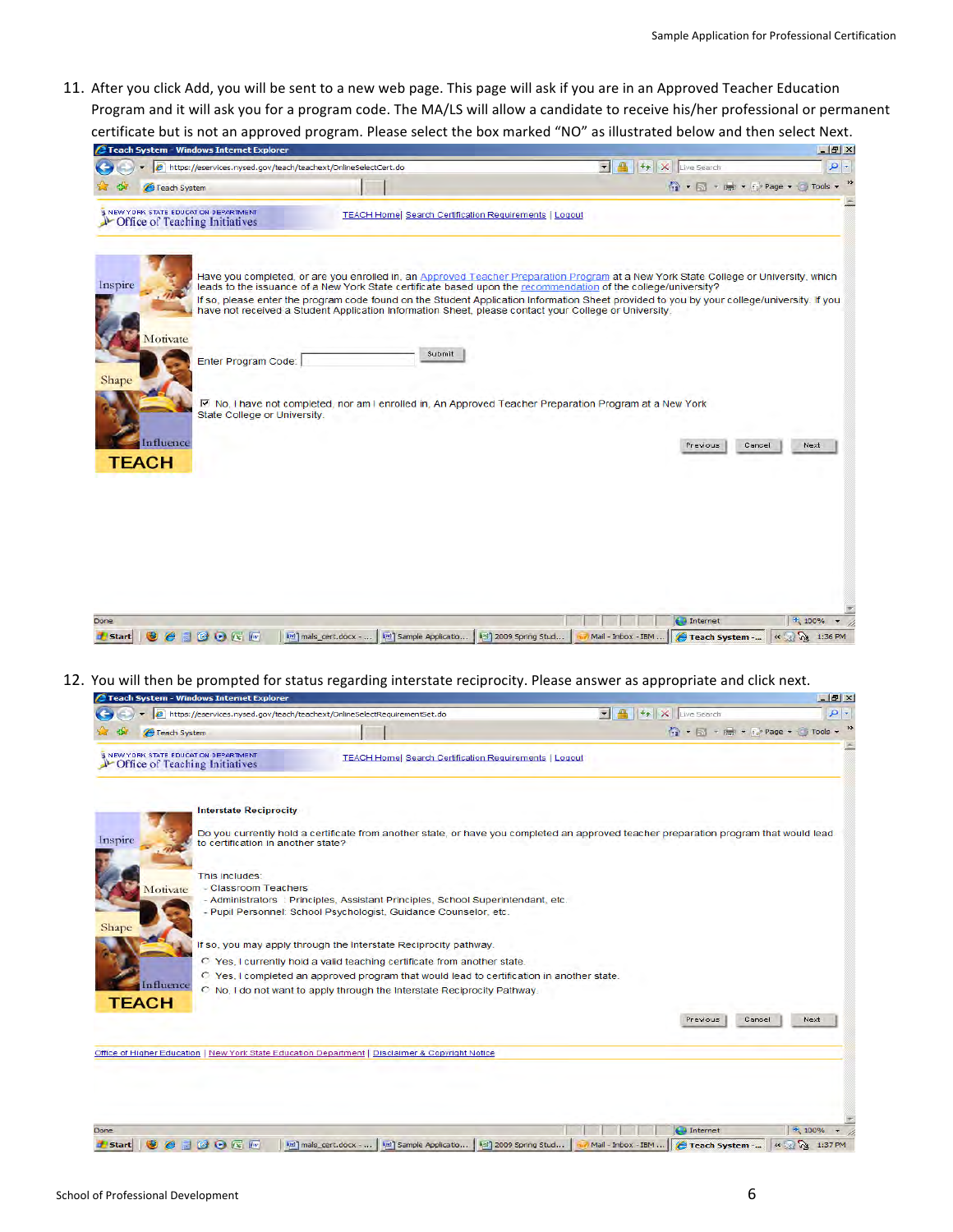13. This next prompt will ask you to determine your pathway. Please determine which method applies to your background and select next in the bottom right corner. If you already hold an initial or provisional certificate in the area, you may select 'Pathway: Individual Evaluation for Additional Classroom Teaching Certificate'

| 5 Select Certificate(s) - Windows Internet Explorer                                                                                                                                                                                                                                                                                                                                                                                                                                                                                                                                                                                                                                                                                                                                                                                                                                                                                                                                                                                                                                                                                                         |                   |                                |        |             | $-17 \times$     |
|-------------------------------------------------------------------------------------------------------------------------------------------------------------------------------------------------------------------------------------------------------------------------------------------------------------------------------------------------------------------------------------------------------------------------------------------------------------------------------------------------------------------------------------------------------------------------------------------------------------------------------------------------------------------------------------------------------------------------------------------------------------------------------------------------------------------------------------------------------------------------------------------------------------------------------------------------------------------------------------------------------------------------------------------------------------------------------------------------------------------------------------------------------------|-------------------|--------------------------------|--------|-------------|------------------|
| A https://eservices.nysed.gov/teach/teachext/EvalPathDetRec.do                                                                                                                                                                                                                                                                                                                                                                                                                                                                                                                                                                                                                                                                                                                                                                                                                                                                                                                                                                                                                                                                                              | H + X Live Search |                                |        |             | $\frac{1}{2}$    |
| Select Certificate(s)                                                                                                                                                                                                                                                                                                                                                                                                                                                                                                                                                                                                                                                                                                                                                                                                                                                                                                                                                                                                                                                                                                                                       |                   | • 同 + 同 + ( ) Page + 1 Tools + |        |             | »                |
| . College Coursework - Teaching Students with Disabilities & Special Health-Care Needs<br>• College Coursework - Teaching Literacy Skills Methods - 3 S.H.<br>• College Coursework - Teaching Literacy Skills - 3 S.H.<br>• College Coursework - Curriculum, Instruction, and Assessment<br>• College Coursework - Foundations of Education<br>Student Teaching - Biology 7-12 - 40 Days<br>. New York State Teacher Certification Exam - Liberal Arts & Science Test (LAST)<br>• New York State Teacher Certification Exam - Secondary Assessment of Teaching Skills (ATS-W)<br>• Content Specialty Test (CST) - Biology<br>• Additional Education - Masters Degree<br>• Graduate Coursework Content Core - Biology - 12 S.H.<br>• Paid, full-time Classroom Teaching experience - 3 Yrs<br>• Mentored Experience - 1 Yrs<br>• Workshop - Child Abuse Identification<br>• Workshop - School Violence Intervention and Prevention<br>• Fingerprint Clearance<br>Citizenship Status - INS Permanent Residence or U.S. Citizenship<br>Pathway: Individual Evaluation for Additional Classroom Teaching Certificate<br>. Hold a Valid NYS Teaching Certificate |                   |                                |        |             | $\blacktriangle$ |
| • Content Core - Biology - 30 S.H.<br>• Content Specialty Test (CST) - Biology<br>• Additional Education - Masters Degree<br>• Graduate Coursework Content Core - Biology - 12 S.H.<br>- Paid, full-time Classroom Teaching experience - 3 Yrs<br>• Mentored Experience - 1 Yrs<br>• Workshop - Child Abuse Identification<br>• Workshop - School Violence Intervention and Prevention<br>• Fingerprint Clearance<br>• Citizenship Status - INS Permanent Residence or U.S. Citizenship                                                                                                                                                                                                                                                                                                                                                                                                                                                                                                                                                                                                                                                                     |                   | Previous                       | Cancel | Next        |                  |
|                                                                                                                                                                                                                                                                                                                                                                                                                                                                                                                                                                                                                                                                                                                                                                                                                                                                                                                                                                                                                                                                                                                                                             |                   | <b>ED</b> Internet             |        | $+100%$     |                  |
| <b><i>Distant</i></b> 3 8 8 6 6 m<br>Sample Application for M   Gelect Certificate(s) -                                                                                                                                                                                                                                                                                                                                                                                                                                                                                                                                                                                                                                                                                                                                                                                                                                                                                                                                                                                                                                                                     |                   |                                |        | « 3 2:04 PM |                  |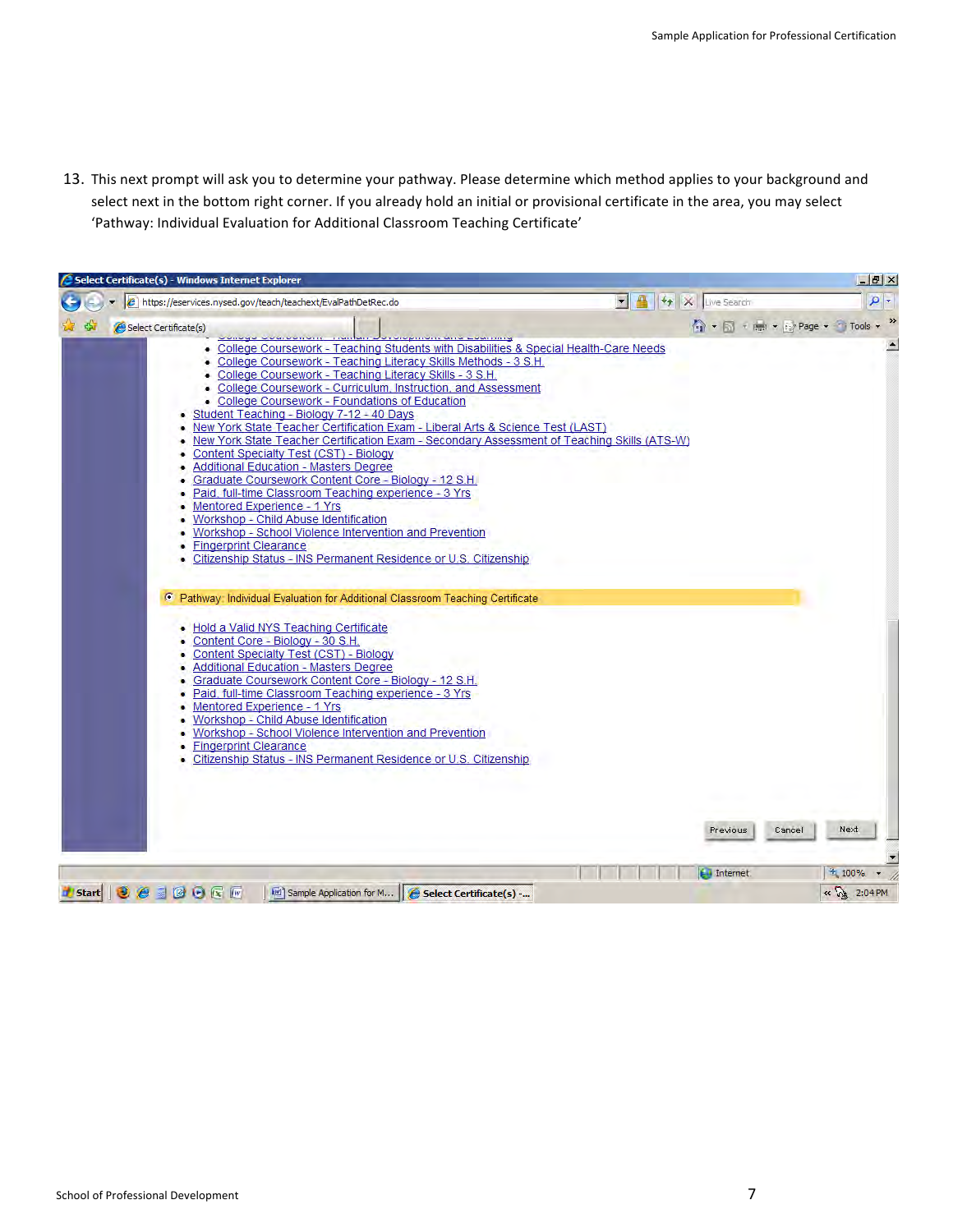14. You will then return to the Certificate Application Page. If you are applying for more certificates enter the information here by repeating steps 10-13. If you are finished applying for your certificates, click next on the bottom right of the page. (Not shown in
Diagram)

|                                             | et https://eservices.nysed.gov/teach/teachext/OnlineSelectRequirementSet.do                                                                                                                                                                                                                                                                                                                                                  |                          |                             | H 4 X Live Search                                                                                   | $\rho$ .  |
|---------------------------------------------|------------------------------------------------------------------------------------------------------------------------------------------------------------------------------------------------------------------------------------------------------------------------------------------------------------------------------------------------------------------------------------------------------------------------------|--------------------------|-----------------------------|-----------------------------------------------------------------------------------------------------|-----------|
|                                             | Select Certificate(s)                                                                                                                                                                                                                                                                                                                                                                                                        |                          |                             | ● → 同 → ■ → → Page → ● Tools →                                                                      |           |
| Autorivia                                   | Date of Birth                                                                                                                                                                                                                                                                                                                                                                                                                | 01/01/1970               | Gender:                     | <b>Male</b>                                                                                         |           |
| Step 4 - Confirm<br>and Sign<br>Application | Each certificate is treated as a separate application, with specific requirements associated with each certificate based on the evaluation<br>pathway through which you apply. Fees are assessed for each certificate requested and may differ depending on the type and pathway<br>chosen.                                                                                                                                  |                          |                             |                                                                                                     |           |
| Step 5 - Make<br>Payment                    | Once you click the Add button, you will be asked a series of questions to help determine the appropriate evaluation pathway through which<br>you should apply. After you have responded, TEACH may be able to determine the best pathway for your application. If a pathway cannot be<br>determined, you will be taken to a page to choose from the remaining available pathways under which you would like to be evaluated. |                          |                             |                                                                                                     |           |
|                                             | After you are directed back to this page you may repeat the process to select and apply for additional certificates.                                                                                                                                                                                                                                                                                                         |                          |                             |                                                                                                     |           |
|                                             | <b>New Certificates and Applications</b>                                                                                                                                                                                                                                                                                                                                                                                     |                          |                             |                                                                                                     |           |
|                                             |                                                                                                                                                                                                                                                                                                                                                                                                                              |                          |                             |                                                                                                     |           |
|                                             | <b>Select your Certificate Title</b>                                                                                                                                                                                                                                                                                                                                                                                         |                          |                             |                                                                                                     |           |
|                                             | Select your Area of Interest :                                                                                                                                                                                                                                                                                                                                                                                               | <b>Classroom Teacher</b> | $\blacksquare$              |                                                                                                     |           |
|                                             |                                                                                                                                                                                                                                                                                                                                                                                                                              |                          |                             |                                                                                                     |           |
|                                             | Select your Subject Area :                                                                                                                                                                                                                                                                                                                                                                                                   | -Select----              | $\frac{1}{2}$               |                                                                                                     |           |
|                                             | Select the Grade Level:                                                                                                                                                                                                                                                                                                                                                                                                      | Select--- <b>-</b>       |                             |                                                                                                     |           |
|                                             | Select the Title:                                                                                                                                                                                                                                                                                                                                                                                                            | Select-                  |                             |                                                                                                     |           |
|                                             | <b>Select your Certificate Type</b>                                                                                                                                                                                                                                                                                                                                                                                          |                          |                             |                                                                                                     |           |
|                                             | Select the Type of Certificate                                                                                                                                                                                                                                                                                                                                                                                               | Select- -                |                             |                                                                                                     |           |
|                                             | <b>Certificates in this Application</b>                                                                                                                                                                                                                                                                                                                                                                                      |                          |                             |                                                                                                     |           |
|                                             |                                                                                                                                                                                                                                                                                                                                                                                                                              |                          |                             |                                                                                                     |           |
|                                             | <b>Area of Interest</b>                                                                                                                                                                                                                                                                                                                                                                                                      | <b>Title</b>             | <b>Certificate Type</b>     | <b>Pathway</b>                                                                                      |           |
|                                             | C<br><b>Classroom Teacher</b>                                                                                                                                                                                                                                                                                                                                                                                                | Biology 7-12             | Professional<br>Certificate | Pathway: Individual<br><b>Evaluation for Additional</b><br><b>Classroom Teaching</b><br>Certificate |           |
|                                             |                                                                                                                                                                                                                                                                                                                                                                                                                              |                          |                             | Remove                                                                                              | Edit Path |
|                                             | Cliek the "Edit Dath" button to change the nathway under which you wish to be ovaluated                                                                                                                                                                                                                                                                                                                                      |                          |                             |                                                                                                     |           |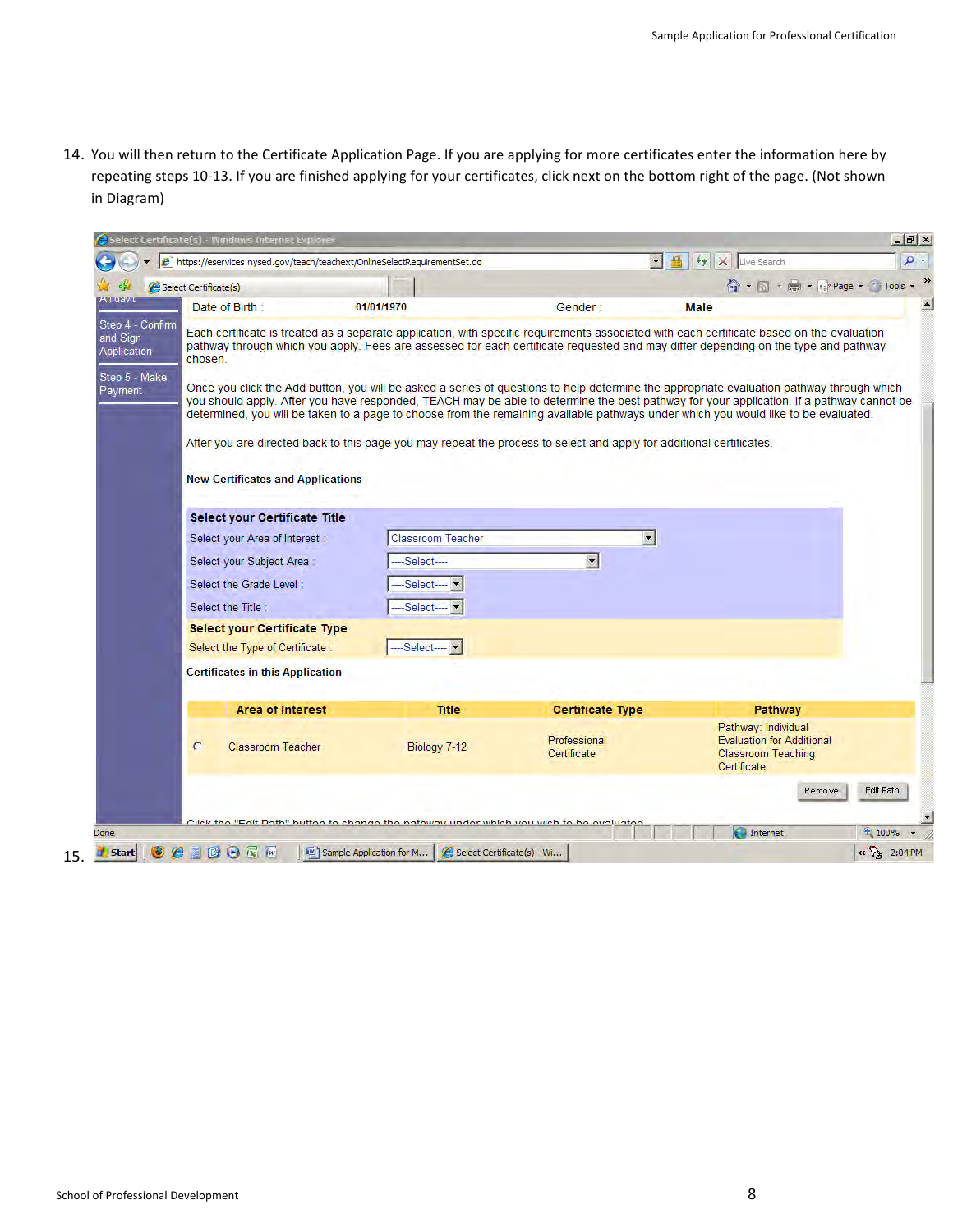16. You will now be asked to determine where you would like your application evaluated. Choose your source and click "Next"

|                                   | Select Certificate(s) - Windows Internet Explorer                       |                                                                                                                                                               |                                                               |                                               | $-17x$          |
|-----------------------------------|-------------------------------------------------------------------------|---------------------------------------------------------------------------------------------------------------------------------------------------------------|---------------------------------------------------------------|-----------------------------------------------|-----------------|
|                                   | e https://eservices.nysed.gov/teach/teachext/OnlineSelectCert.do        |                                                                                                                                                               |                                                               | $\blacksquare$<br>$+$ $\times$<br>Live Search | $\rho$ .        |
|                                   | Select Certificate(s)                                                   |                                                                                                                                                               |                                                               | ← 同 → 国 → 日 → Page → → Tools                  | »               |
|                                   | I NEW YORK STATE EDUCATION DEPARTMENT<br>Office of Teaching Initiatives |                                                                                                                                                               | <b>TEACH Home  Search Certification Requirements   Logout</b> |                                               |                 |
| Step 1 - Verify<br>Update Profile | <b>Step 2 - Select Certificate(s)</b>                                   |                                                                                                                                                               |                                                               |                                               |                 |
| Step 2 - Select<br>Certificate(s) | <b>Personal Information</b>                                             |                                                                                                                                                               |                                                               |                                               |                 |
| Step 3 - Sign                     | Name:                                                                   | <b>KAISER SOSE</b>                                                                                                                                            | SSN:                                                          | 098-76-5432                                   |                 |
| Affidavit                         | Date of Birth                                                           | 01/01/1970                                                                                                                                                    | Gender:                                                       | <b>Male</b>                                   |                 |
| Payment                           |                                                                         | C I want my application to be reviewed by the State Education Department<br>C I want my application to be reviewed by the BOCES Regional Certification Office |                                                               |                                               |                 |
|                                   |                                                                         |                                                                                                                                                               |                                                               | Previous                                      | Cancel<br>Next. |
|                                   |                                                                         | Office of Higher Education   New York State Education Department   Disclaimer & Copyright Notice                                                              |                                                               |                                               |                 |
|                                   |                                                                         |                                                                                                                                                               |                                                               |                                               |                 |
|                                   |                                                                         |                                                                                                                                                               |                                                               |                                               |                 |
|                                   |                                                                         |                                                                                                                                                               |                                                               |                                               |                 |
|                                   |                                                                         |                                                                                                                                                               |                                                               |                                               |                 |
| Done                              |                                                                         |                                                                                                                                                               |                                                               | $\bigoplus$ Internet                          | 土 100%          |
| <b>Start</b>                      | BOGF<br>詹<br>图                                                          | Sample Application for M                                                                                                                                      | Select Certificate(s) -                                       |                                               | « 3 2:07 PM     |

17. Please read and sign the affidavit on the next web page. Click Next.